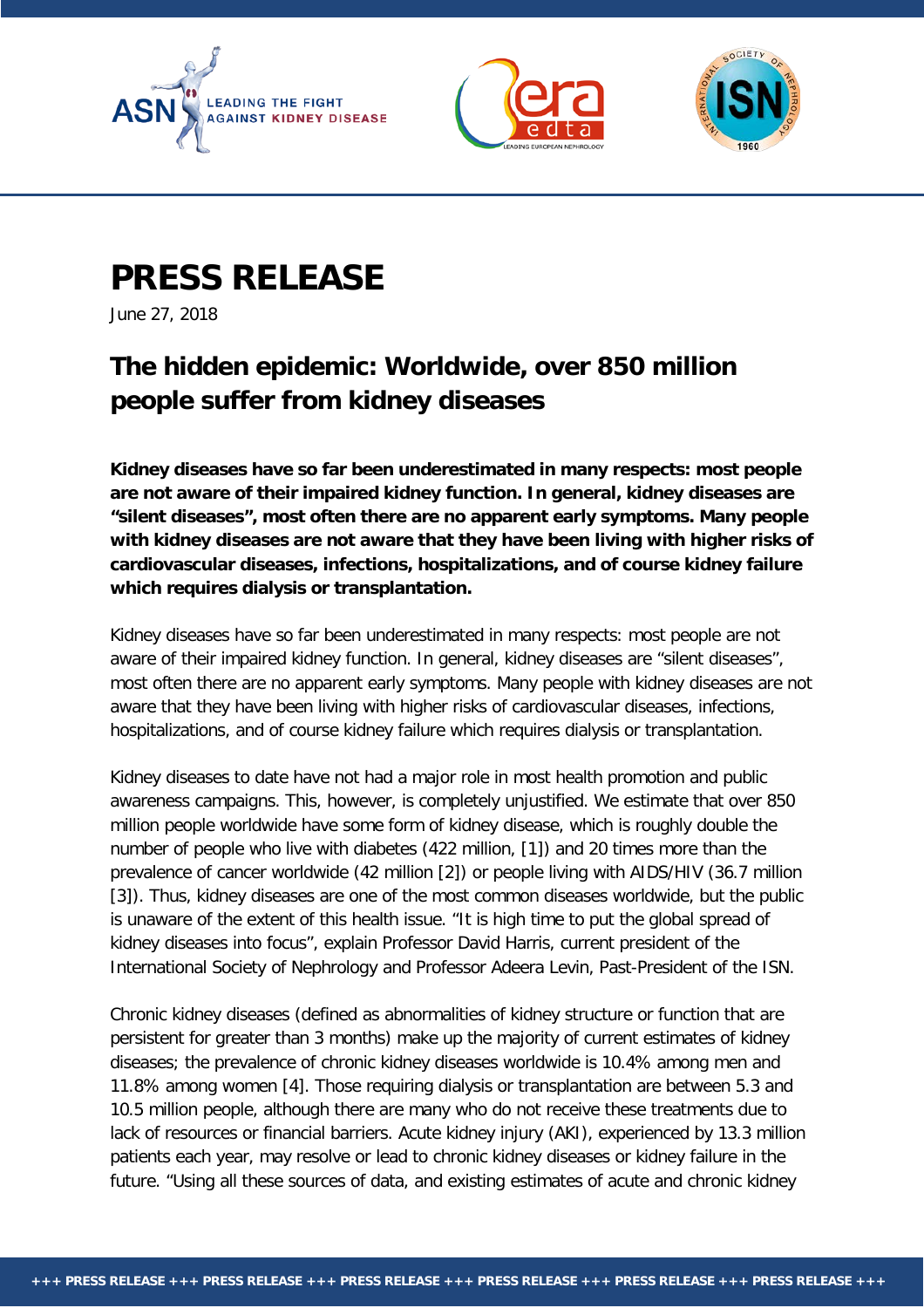





diseases, we estimate approximately 850 million kidney patients …a number which surely signifies an 'epidemic' worldwide", says Levin.

However, it is not only the number, which is dramatic, but also the outcome: "Even, if many patients with impaired kidney function do not feel ill over a long period of time, they are at a particularly high risk of many other health outcomes due to this condition", explains Professor Carmine Zoccali, president of the European Renal Association – European Dialysis and Transplant Association (ERA-EDTA). As he points out, the average age standardized mortality rate due to low kidney function (GFR) is 21 deaths per 100,000 [4]. In particular, the cardiovascular death toll from chronic kidney diseases is huge: In 2013, there were 1.2 million cardiovascular deaths attributed to kidney diseases [5]. "The death rate among people with kidney diseases is incredibly high! AIDS, for example, accounts for "only" 1.9 deaths per 100,000 [6] – but think about all the campaigning with celebrities and the resulting recognition of HIV as a priority health issue. There is only little active campaigning on behalf of people with kidney diseases, even though the number of people who die from kidney deterioration is 11 times higher."

"It is time for constructive change in kidney care policy", confirms Professor Mark D. Okusa, president of the American Society of Nephrology (ASN). "The number of people with kidney diseases is alarmingly high, but the public is not aware of this reality. These patients have outcomes and kidney diseases impose a heavy financial burden on healthcare budgets, as the annual cost per patient for hemodialysis (HD) are, for example, US\$ 88,195 in the USA [8], up to US\$ 58,812 in Germany, US\$ 83,616 in Belgium or US\$ 70,928 in France [9].

ASN [\(https://www.asn-online.org](https://www.asn-online.org/) ), ERA-EDTA [\(http://web.era-edta.org](http://web.era-edta.org/) ) and ISN [\(https://www.theisn.org](https://www.theisn.org/) ) collaboratively aim to raise worldwide awareness of kidney diseases and to improve prevention efforts. The joint aim of all three associations is to reduce the burden of kidney disease globally and improve awareness. Communicating openly about the current burden of the kidney diseases worldwide is the first step.

## **References**

- [1] http://www.who.int/news-room/fact-sheets/detail/diabetes
- [2] https://ourworldindata.org/cancer
- [3] http://www.who.int/gho/hiv/en/

[4] GBD 2013 Mortality and Causes of Death Collaborators. Global, regional, and national age-sex specific allcause and cause-specific mortality for 240 causes of death, 1990-2013: a systematic analysis for the Global Burden of Disease Study 2013. Lancet. 2015 Jan 10;385(9963):117-71.

[5] GBD 2015 Mortality and Causes of Death Collaborators. Global, regional, and national life expectancy, allcause mortality, and cause-specific mortality for 249 causes of death, 1980-2015: a systematic analysis for the Global Burden of Disease Study 2015. Lancet. 2016 Oct 8;388(10053):1459-1544.